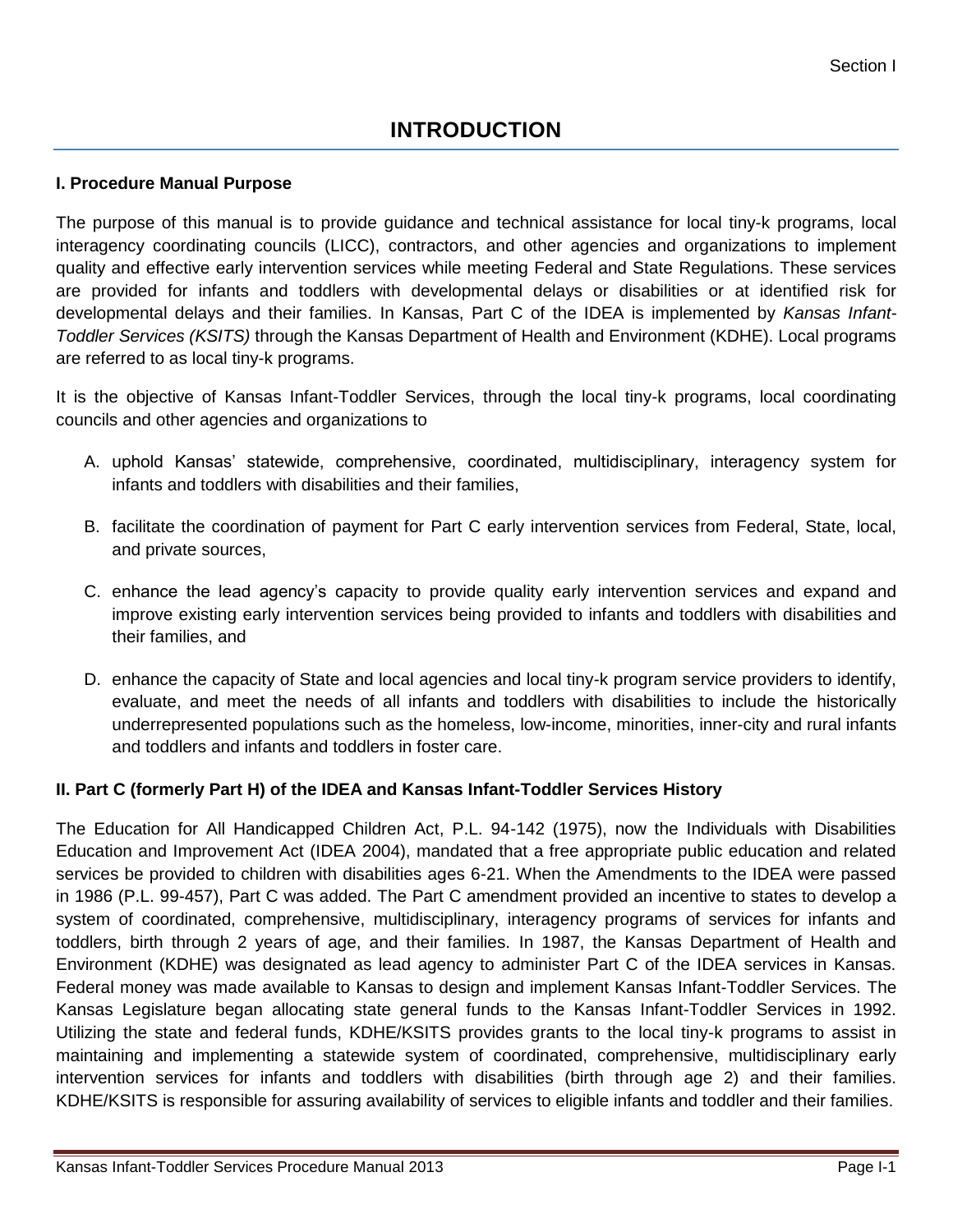#### **III. Reauthorization of Part C**

The U.S. Congress reauthorized the Part C Individuals with Disabilities Education Act (IDEA) in 2004. Based on this reauthorization, revision of Part C Regulations in 34 CFR Part 303 was initiated. On September 28, 2011, final federal regulations for states' Part C services programs under Part C of the IDEA were published in the *Federal Register* and were made effective on September 28, 2011. Current procedures and guidelines established for Kansas by the Kansas Department of Health and Environment (KDHE) are based on IDEA 2004 and the 9-28-11 Part C Final Regulations. **Kansas has adopted the federal regulations 34 CFR Part 303 by reference into state regulations.** State regulations to be implemented are in addition to federal regulations.

The content of this manual is based on Federal Public Law 108-446 -- the "Individuals with Disabilities Education Improvement Act of 2004"; Title 34 of the Code of Federal Regulations, Part 303; Kansas Statutes Chapter 75, Articles 56/75-5648, 5649, and 7801; Kansas Statutes Chapter 74, Articles 56/74-7802 and 7803; and Kansas Regulations, K.A.R. 28-4-550 to 572.

## **A complete and current copy of the federal and state statutes and regulations related to the policies and procedures in this manual can be obtained at the following websites**

Federal Statute: IDEA 2004: <http://idea.ed.gov/explore/view/p/%2Croot%2Cstatute%2Cl%2CC%2C>

Federal Regulations (2011): <http://www.nectac.org/partc/303regs.asp>

Kansas Statutes: [http://kansasstatutes.lesterama.org/Chapter\\_75/Article\\_56/75-5648.html](http://kansasstatutes.lesterama.org/Chapter_75/Article_56/75-5648.html) and: [http://kansasstatutes.lesterama.org/Chapter\\_75/Article\\_56/75-5649.html](http://kansasstatutes.lesterama.org/Chapter_75/Article_56/75-5649.html)

Kansas Regulations: <http://www.kdheks.gov/its/kar28-4-550to572.html>

#### **IV. Interagency Philosophy**

One of the best and most challenging aspects of Part C is the interagency approach to early intervention services delivery as described in the IDEA of 2004. No one agency or program can or should be expected to deliver all of the services a child and his/her family might need, thus, interagency agreements, which reflect a spirit of cooperation and collaboration, are established at the state and local levels. The agreements identify agency roles and responsibilities in meeting the state and local assurance of the availability of and access to early intervention services to meet the needs of eligible children and families. The Kansas Department of Health and Environment (KDHE), the Kansas State Department of Education (KSDE), the Kansas Department for Children and Families (KDCF), the Kansas Insurance Department, and the Board of Regents' institutions of higher education are key players in ensuring services are delivered as described in Part C of the IDEA. Programs and agencies such as Head Start, Parents As Teachers, local mental health providers, private/notfor-profit programs, hospitals, parent support groups, professional service providers, local health departments, local education agencies, and others who care for young children and their families work together to develop a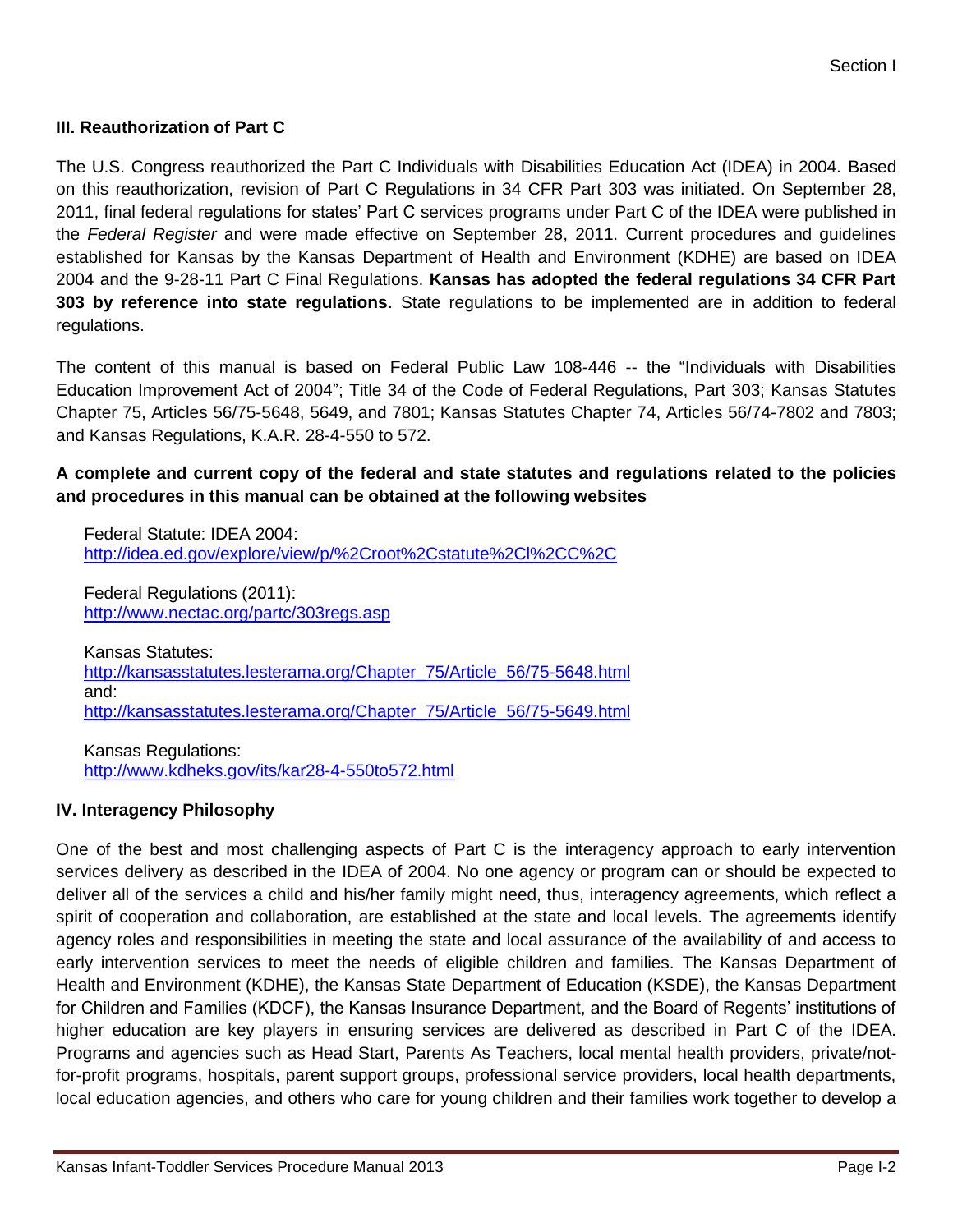comprehensive service system for infants and toddlers with developmental delays and/or disabilities and their families.

In Kansas, early intervention services are coordinated through community-based networks of providers and parents known as *local tiny-k programs*. They work collaboratively to ensure early intervention services are available through a variety of service delivery options.

### **V. Organizational Structure for the Administration of Part C of the IDEA in Kansas**

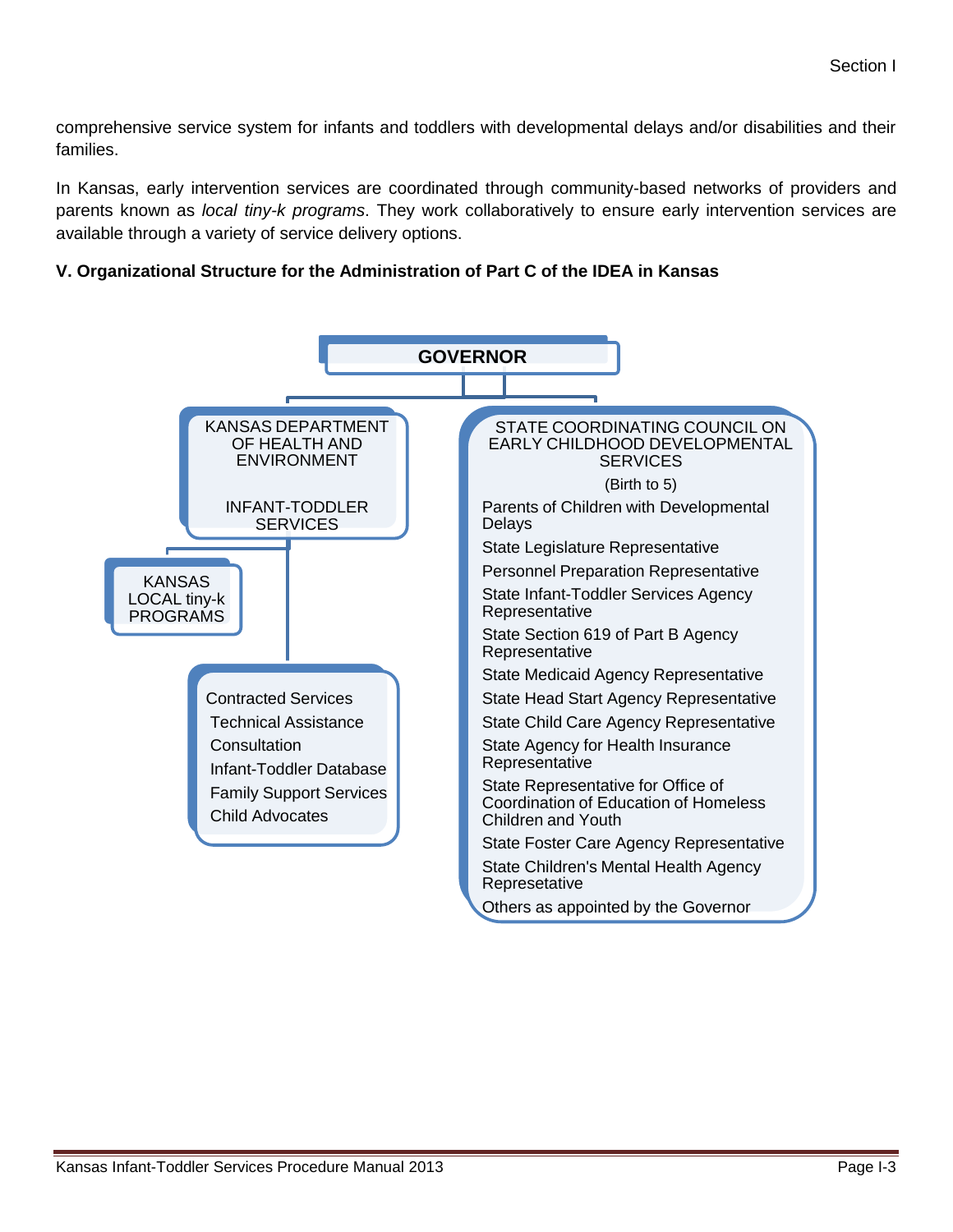## **VI. Clarification of Specific Designations Within the Procedure Manual**

Within this manual, the following names will be used to help the reader make a distinction among state, federal, and local Part C programs and terminology.

- *A. Kansas Infant-Toddler Services (or lead agency)* is used in reference to the state-level Kansas Department of Health and Environment Part C program.
- *B. Local tiny-k program* is used in reference to the each of the 37 Kansas Part C community networks.
- *C. Part C of the IDEA* is used in reference to the federal reauthorization of Part C and related regulations.
- *D. Early intervention services (EIS)* is used in reference to Part C services.
- *E. Local council* is used in reference to the Local Interagency Coordinating Council.
- *F. State council* is used in reference to the State Interagency Coordinating Council.

#### **VII. Use of Kansas Infant-Toddler Services Program Documents**

Local tiny-k programs are to use copies of the original documents (IFSP, consent, complaint, etc.) found on the KSITS website, as their working documents. When there is need to recopy or reprint a form/document, check the website for a current form. Always use a copy of the forms/documents on the website as your "original." This practice should assure use of correct and current forms/documents.

The documents and forms in this manual can be found on the KSITS website [\(www.ksits.org\)](http://www.ksits.org/) and are considered part of this manual.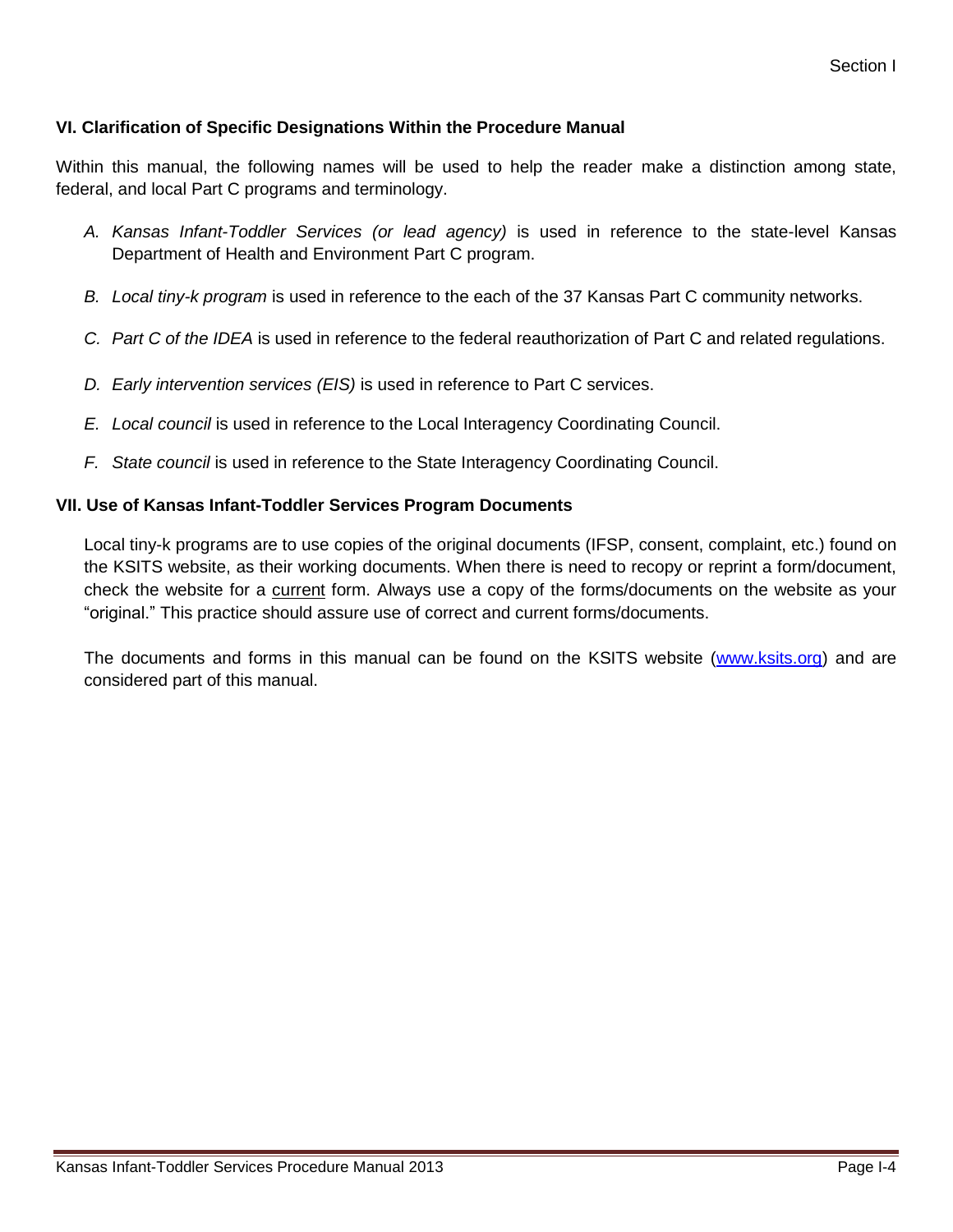#### **VIII. Prior Written Notice Matrix**

|                                                                               | ø,                      |                     |                    |                                 |                                                   |                               |                         |                         |                                                           |                                                         |  |
|-------------------------------------------------------------------------------|-------------------------|---------------------|--------------------|---------------------------------|---------------------------------------------------|-------------------------------|-------------------------|-------------------------|-----------------------------------------------------------|---------------------------------------------------------|--|
| $\binom{m}{r}$<br><b>Early /Intervention Network</b><br>Event                 |                         | A HATHAWAY ASSESSED | Company River Book | Company of the Real Property of | <b>Listen Manufacture Replacement Replacement</b> | <b>IRON DOMINARY (SEE 12)</b> | <b>Canadian Repair</b>  | <b>IRON BOOM ROOM</b>   | <b>FRANCISCO MILLION ROOMS</b><br><b>PASSERS ASSESSED</b> | PORTUGAL MANAGER PASSAGE<br><b>Branch of Branch Cap</b> |  |
| tiny-k Screenings (post referral to<br>(focal tiny-k program *)               | x                       | X.                  |                    |                                 |                                                   |                               |                         |                         |                                                           |                                                         |  |
| Initial Evaluation                                                            | x                       |                     | ×                  |                                 |                                                   |                               |                         |                         |                                                           |                                                         |  |
| Initial Evaluation - Child Qualifies                                          | $\overline{\mathbf{x}}$ |                     |                    |                                 |                                                   |                               |                         |                         |                                                           |                                                         |  |
| Initial Evaluation - Child Does NOT<br>Qualify                                | x                       |                     |                    |                                 |                                                   |                               |                         |                         |                                                           |                                                         |  |
| Initial IFSP                                                                  | ×                       |                     |                    | X                               | ×                                                 | X                             |                         |                         |                                                           |                                                         |  |
| Required 6 Month Review                                                       | x                       |                     |                    | x                               |                                                   |                               | X                       | $\mathbf{x}$            | ×                                                         |                                                         |  |
| Quarterly Reviews at team<br>meetings                                         |                         |                     |                    |                                 |                                                   |                               |                         |                         |                                                           |                                                         |  |
| Home Visit Notes                                                              |                         |                     |                    |                                 |                                                   |                               |                         |                         |                                                           |                                                         |  |
| Change, Add, Delete Complete<br>Outcomes                                      | ×                       |                     |                    |                                 |                                                   |                               | x                       | x                       | X                                                         |                                                         |  |
| Any Change in Service                                                         | x                       |                     |                    | x                               |                                                   |                               | x                       | x                       | x                                                         |                                                         |  |
| Update Service Plan                                                           | x                       |                     |                    | X                               |                                                   |                               | x                       | x                       | x                                                         |                                                         |  |
| Annual IFSP                                                                   | x                       |                     | ×                  | ×                               | x                                                 | ×                             |                         |                         |                                                           |                                                         |  |
| Do Transition Plan and HAVE<br>Parent Permission for Transition<br>Conference | ×                       |                     |                    |                                 |                                                   |                               | $\mathbf{x}$            | x                       | x                                                         |                                                         |  |
| Do Transition Plan and NO Parent<br>Permission for Transition<br>Conference   | X                       |                     |                    |                                 |                                                   |                               | x                       | X                       | X                                                         |                                                         |  |
| <b>Hold Transition Conference</b>                                             | $\overline{\mathsf{x}}$ |                     |                    |                                 |                                                   |                               | $\overline{\mathbf{x}}$ | $\overline{\mathbf{x}}$ | $\overline{\mathbf{x}}$                                   |                                                         |  |
| Exit child as age appropriate                                                 | x                       |                     | $X**$              |                                 |                                                   |                               | X                       | x                       | x                                                         |                                                         |  |
| Exit Child - Parents Decline<br>Services                                      | ×                       |                     |                    |                                 |                                                   |                               | $\boldsymbol{x}$        | X                       | x                                                         |                                                         |  |
| Exit Child at age 3                                                           | x                       |                     |                    |                                 |                                                   |                               | x                       | X                       | X                                                         |                                                         |  |

Procedural Due Process Paperwork Needed By Event

\* Does not extend 45 day timeline.

\*\* Consent for Evaluation is not needed if an evaluation/assessment tool is not administered. If administered, BOTH PWN for evaluation date and PWN for IFSP review date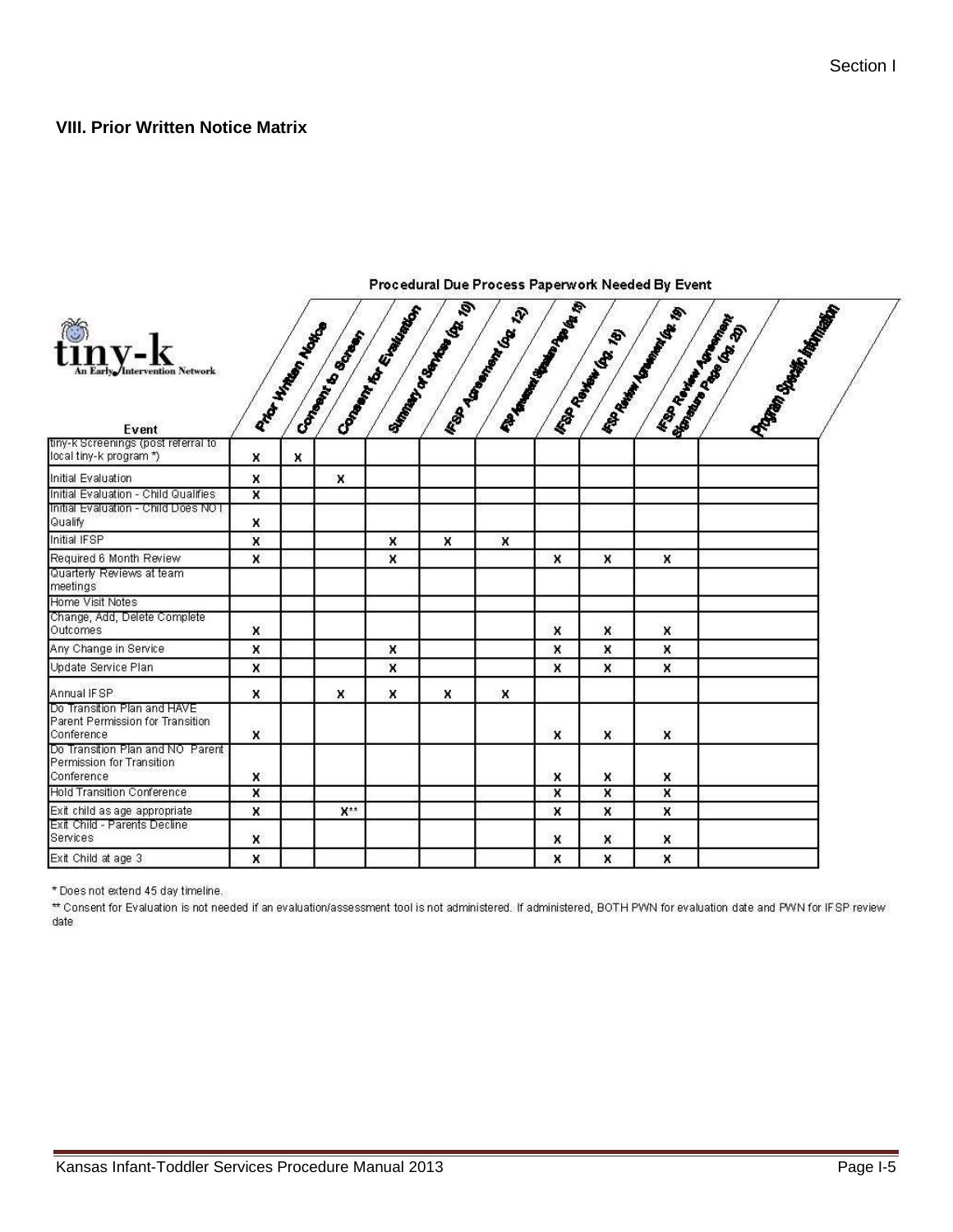# **IX. List of tiny-k Documents Found as Part of This Manual**

IFSP Cover Page: [http://www.ksits.org/download/IFSP\\_Cover\\_Sheet.doc](http://www.ksits.org/download/IFSP_Cover_Sheet.doc)

Individualized Family Service Plan: <http://www.ksits.org/download/IFSP.doc>

Summary of Services: [http://www.ksits.org/download/Summary\\_of\\_Services.doc](http://www.ksits.org/download/Summary_of_Services.doc)

IFSP Outcome Page: [http://www.ksits.org/download/IFSP\\_Outcome\\_Page.doc](http://www.ksits.org/download/IFSP_Outcome_Page.doc)

Consent for Screening: [http://www.ksits.org/download/Consent\\_for\\_Screening.doc](http://www.ksits.org/download/Consent_for_Screening.doc)

Consent for Evaluation/Assessment: [http://www.ksits.org/download/Consent\\_for\\_Evaluation\\_Assessment.doc](http://www.ksits.org/download/Consent_for_Evaluation_Assessment.doc)

Prior Written Notice: [http://www.ksits.org/download/Prior\\_Written\\_Notice.doc](http://www.ksits.org/download/Prior_Written_Notice.doc)

Release of Information Consent: [http://www.ksits.org/download/Release\\_of\\_Information\\_Consent.doc](http://www.ksits.org/download/Release_of_Information_Consent.doc)

Private Health Insurance Consent/Authorization: http://www.ksits.org/download/Private Health Insurance Consent Authorization.doc

Transition Plan: [http://www.ksits.org/download/Transition\\_Plan.doc](http://www.ksits.org/download/Transition_Plan.doc)

Transition Conference: [http://www.ksits.org/download/Transition\\_Conference.doc](http://www.ksits.org/download/Transition_Conference.doc)

IFSP Review Section: [http://www.ksits.org/download/IFSP\\_Review\\_Section.doc](http://www.ksits.org/download/IFSP_Review_Section.doc)

The Parent Notification and Release of Information for Medicaid/KanCare/TRICARE/Physician: [http://www.ksits.org/download/Parent\\_Notification\\_and\\_Release\\_of\\_Information\\_for\\_MedicaidKanCarePhysici](http://www.ksits.org/download/Parent_Notification_and_Release_of_Information_for_MedicaidKanCarePhysician.doc) [an.doc](http://www.ksits.org/download/Parent_Notification_and_Release_of_Information_for_MedicaidKanCarePhysician.doc)

Physician Authorization:

[http://www.ksits.org/download/Physician\\_Authorization.doc](http://www.ksits.org/download/Physician_Authorization.doc)